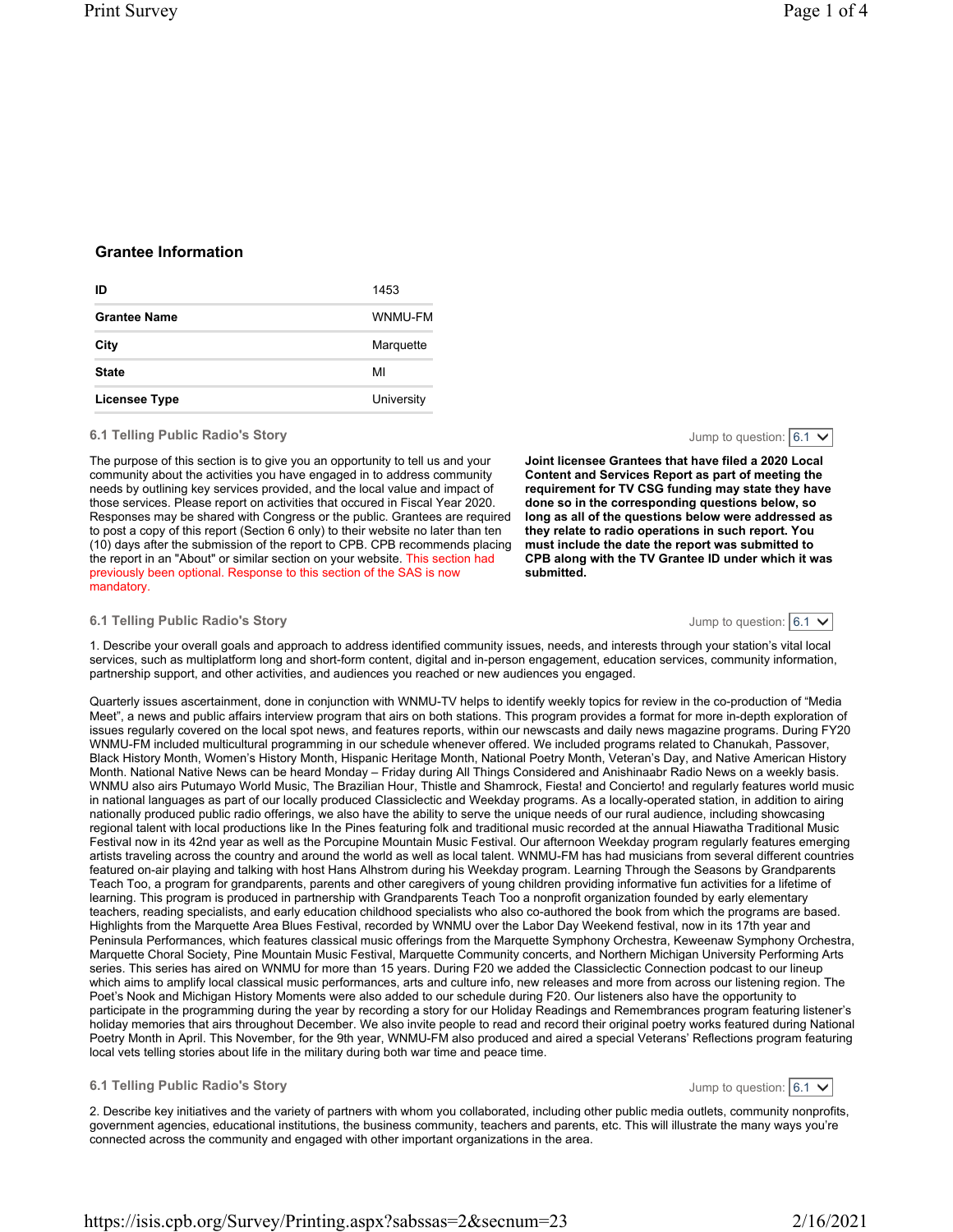The last 4 months of FY20, March-June, were spent dealing with the worldwide COVID19 pandemic. With schools closing across the area and shelter in place, gathering restrictions, social distancing, sanitizing and mask wearing mandates changing on a daily basis, WNMU had to be flexible in accommodating staff to work from home as well as keep our signal on the air with necessary information going out to listeners 24/7. Hardware and software purchases were made to help with remote program production and on-air automation as well as staff meetings. Sanitizing protocol, occupancy limitations and PPE such as sanitizing wipes, face masks, and plexiglass shields were provided. WNMU also partnered with the local NBC/ FOX affiliate in town to produce town hall presentations with Michigan's Governor Whitmer as well as UP health authorities to keep listeners informed during the COVID pandemic. WNMU continues to record and air monthly interviews with reps from major arts orgs across our listening area highlighting their upcoming virtual events, including the Calumet Theatre, Bonifas Art Museum, Historic Vista Theatre, NMU Theatre and Music depts., etc The interviews are also uploaded to WNMUFM.org. FY2020 was the 3rd year that WNMU participated in the national Giving Tuesday campaign. We used email, social media and on-air messages to promote giving to support listeners' favorite charitable organizations including WNMU. WNMU also asked donors to nominate another favorite non-profit in their town for a chance to win a Day Sponsor underwriting package on WNMU. For every \$1,000 raised on Giving Tuesday, a Day Sponsor package was awarded to a non-profit picked at random from the nominated organizations. WNMU raised \$2,900 on Giving Tuesday and awarded Day Sponsor packages to the Peter White Public Library and Lake Superior Watershed Conservancy in Marquette, Michigan and the Michigan Nature Association in Hancock, Michigan for them to use to promote their activities. WNMU-FM has partnered with the Northern Michigan University Native American Studies department since 2016 to produce Anishinaabe Radio News hosted by NMU professor April Lindala. Each 2-minute program, which airs weekly during Morning Edition and All Things Considered, explores Native American history and culture and keeps listeners up to date on Indigenous events at NMU and across the Great Lakes Region. Pieces are also posted online as weekly podcasts. WNMU TV & FM continue to partner with community school districts across our listening area to provide hands-on learning opportunities in a variety of areas through station internships for high school and NMU students. We also work with elementary and secondary schools in the Marquette area each year to assist with career awareness activities for students. WNMU arranges student tours and provides question and answer sessions with station staff as well as a variety of different departments on campus to give students an overview in a variety of different career paths. We continue to work closely with the Upper Peninsula Children's Museum on the "8-18 Media" program, 3-minute news features on current topics and events written and produced for an adult audience from the perspective of a young person. All these activities were put on hold due to the COVID pandemic. WNMU continues to produce Learning Through the Seasons, now in its 7th year of production, a program for grandparents, parents and other caregivers of young children providing informative fun activities for a lifetime of learning. This program is produced in partnership with Grandparents Teach Too a nonprofit organization founded by early elementary teachers, reading specialists, and early education childhood specialists who co-authored the book from which the programs are based. Learning Through the Seasons airs weekly during All Things Considered and Weekend Edition as well as an online podcast. This program is produced is several languages and available around the world with 6 years of archives at WNMUFM.org Station staff work closely with Northern Michigan University professors to provide real-life in-class writing and program production opportunities as well as on-the-job training for on-air board operators, student news reporters, field recordings for news and music, traffic and operations, copy writing, web content and design, data-base management, volunteer recruitment, training and scheduling, and fundraising for public media. WNMU has the capability of broadcasting live performances from various campus locations and we regularly partner with the Communications and Performing Arts department at NMU to provide this live production experience to students. WNMU-FM partners with the NMU Music department to record and present local music performances on Peninsula Performances, hosted by music director Kurt Hauswirth. These activities were also put on hold in March due to the COVID pandemic. Station Manager Evelyn Massaro has been staff adviser to the students who operate WUPX-FM, the NMU student radio station since Dec 2017. She provides guidance related to FCC compliance, internet streaming, budgeting, and overall station management. WNMU-FM has been partnering with the Michigan Public Radio Network of stations to pay for two full-time reporters that cover the news from the State Capitol in Lansing, Michigan. WNMU pays approx \$12,000 a year for these services instead of employing a full time reporter on its own, which would be substantially more expensive. In addition to daily news stories MPRN also produces live listener call-in programs with state representatives and other elected officials. They also provide live coverage of the annual State of the State address. In November 2019, WNMU-FM produced and aired the 8th Veterans' Reflections program featuring local vets telling their stories about life in the military during both war time and peace time. We had originally planned on making this a one-time special but we have had such a tremendous response from both listeners and Veterans that we will most likely make this program an annual event. WNMU has hosted 8 guided tours, partnering with Collette Tours and Holiday Travel Vacations in Marquette, Michigan. The guided tours both domestic and abroad are a way to generate additional income and further bond with our listeners. Some of the locations listeners have traveled with Public Radio 90 staff to include Scotland, Ireland, Italy, Prague, Vienna, and Budapest. We now have nearly 40 members who have gone with us on at least two different tours. Changes in group travel via Upper Peninsula airports have now made it more challenging to offer these tours to our listeners. The COVID pandemic shut down international travel during FY20 preventing WNMU from even planning a tour and continues to be restricted. These trips help us develop personal relationships with our listeners as well as providing an additional source of revenue. WNMU has partnered with the Hiawatha Music Co-op since 1982 and Marquette Area Blues Society since 2003 to bring annual traditional music festivals and Blues festivals to the Marquette area. WNMU also records at these festivals to produce In the Pines and Highlights from the Marquette Area Blues Fest for listeners to enjoy WNMU strives to bring listeners as much local content as possible and partners with the Calumet Theatre in Calumet Michigan to bring listeners The Red Jacket Jamboree , recorded live at the theatre in the old time radio A Prairie Home Companion UP style.

#### 6.1 Telling Public Radio's Story

Jump to question:  $6.1 \vee$ 

3. What impact did your key initiatives and partnerships have in your community? Describe any known measurable impact, such as increased awareness, learning or understanding about particular issues. Describe indicators of success, such as connecting people to needed resources or strengthening conversational ties across diverse neighborhoods. Did a partner see an increase in requests for related resources? Please include direct feedback from a partner(s) or from a person(s) served.

The impact of our WNMU activities can be seen with closer connections to the communities we serve. WNMU-FM encourages local community organizations, scouts, schools, senior and student programs etc, to tour the station and meet the staff. WNMU TV & FM continue to partner with community school districts across our listening area to provide hands-on learning opportunities through station internships for high school students in a variety of areas. WNMU-FM and TV also partner with elementary and secondary schools in the Marquette area each year to assist with career awareness activities for students. WNMU arranges student tours and provides question and answer sessions with station staff as well as a variety of different departments on campus to give students an overview in a variety of different career paths. WNMU provides tour information via our web site and on-air and in our online monthly program guide. Regional music festivals like the Hiawatha Traditional Music Festival, The Pine Mountain Music Festival, and the Marquette Area Blues Festival provide WNMU-FM with an opportunity to participate in community events and provide our listeners with unique programming. Our partnerships with these organizations allow us to record at the festivals for later broadcast on WNMU-FM.. Attendance at these regional festivals continues to grow each year. WNMU-FM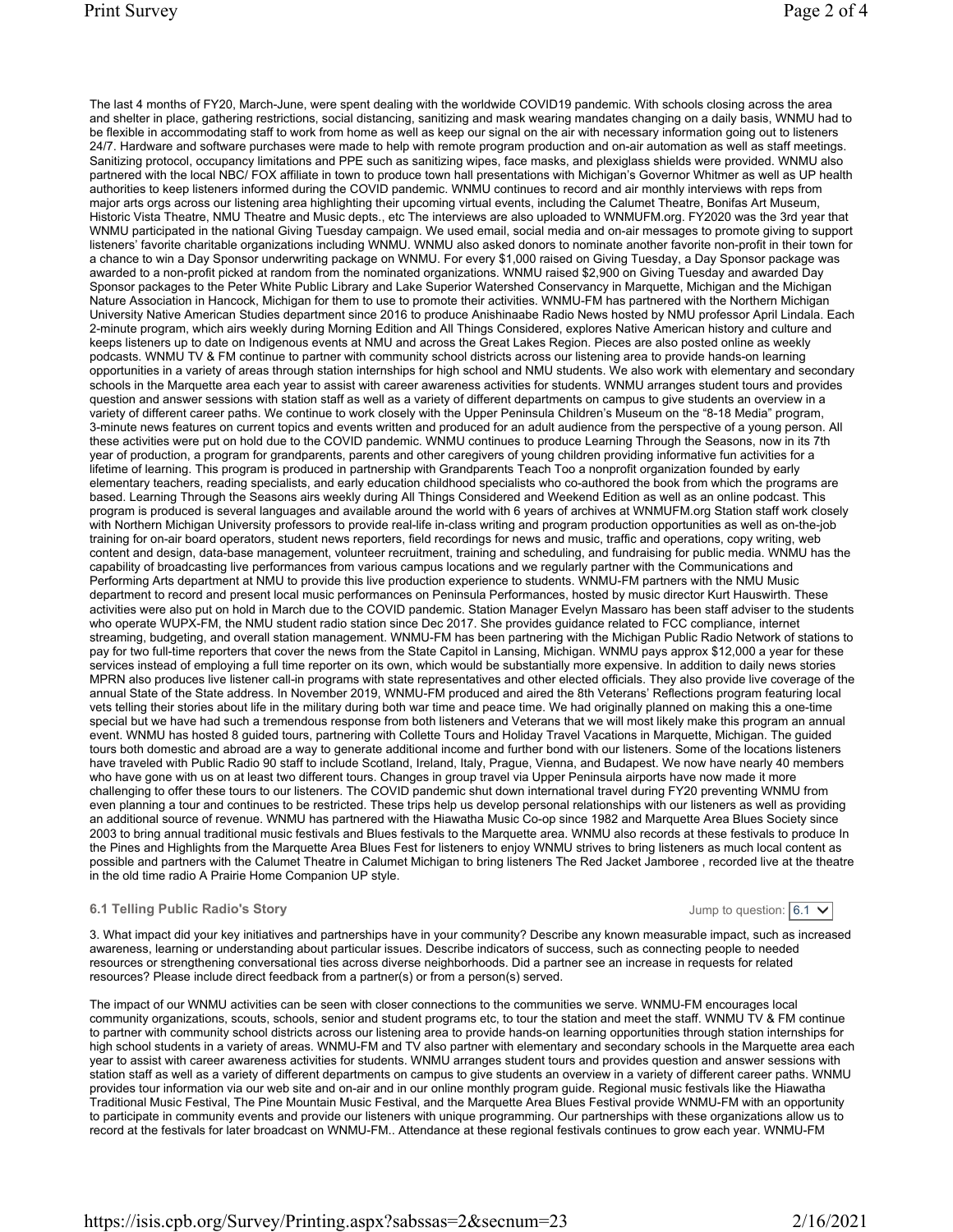continues to partner with the Northern Michigan University Native American Studies dept to produce Anishinaabe Radio News, now in its 5th year of production, hosted by April Lindala. Each 2-minute program which airs weekly during Morning Edition and All Things Considered, explores Native American history and culture and keeps listeners up to date on Indigenous events at NMU and across the Great Lakes Region. Pieces are also posted online for download. WNMU recently completed construction of a new production studio with plans to launch University Beat, which will be a student-centered production, giving them hands-on experience of a radio production from start to finish. The program will feature items of interest at Northern Michigan University. We have been in the testing phases of this program for the past few years requiring NMU students to produce a University Beat program as a requirement of their internship. The collection of student produced pieces can be heard at https://www.wnmufm.org/programs/university-beat WNMU-FM's Learning Through the Seasons program in partnership with Grandparents Teach Too is now being used in several states across the country as well as a few foreign countries. It has been particularly popular with incarcerated individuals in helping them to learn how to be more passionate caregivers. The companion book has been republished in 6 different languages. In FY20 we added the Classiclectic Connection podcast to our lineup which aims to amplify local classical music performances, arts and culture info, new releases and more. In Jan 2021, WNMU is producing a new local program highlighting new music and up and coming regional musicians on The Shuffle with Kurt Hauswirth.

#### 6.1 Telling Public Radio's Story

Jump to question:  $|6.1 \times$ 

4. Please describe any efforts (e.g. programming, production, engagement activities) you have made to investigate and/or meet the needs of minority and other diverse audiences (including, but not limited to, new immigrants, people for whom English is a second language and illiterate adults) during Fiscal Year 2020, and any plans you have made to meet the needs of these audiences during Fiscal Year 2021. If you regularly broadcast in a language other than English, please note the language broadcast.

In addition to interviews with artists, musicians and authors appearing across the region, local news interviews & University Beat programs WNMU also offers online downloads of "Media Meet" our local public affairs program, and "8-18 Media" produced by students at the Upper Peninsula Children's Museum and special programming for on-demand listening such as our locally produced Holiday Readings and Remembrances, Poetry Month Readings, and local news and arts interviews. WNMU-FM continues to expand the variety of web content provided to users of our station website. WNMU continues to produce Learning Through the Seasons, now in its 7th year of production, a program for grandparents, parents and other caregivers of young children providing informative fun activities for a lifetime of learning. This program is produced in partnership with Grandparents Teach Too a nonprofit organization founded by early elementary teachers, reading specialists, and early education childhood specialists, who co-authored the book from which the programs are based. Learning Through the Seasons airs weekly during All Things Considered and Weekend Edition as well as an online podcast. This program is produced in several languages and available around the world with 6 years of archives at WNMUFM.org WNMU has partnered with Northern Michigan University Native American Studies department on campus since 2016 to produce Anishinaabe Radio News hosted by April Lindala. Each 2-minute module which airs weekly during Morning Edition and All Things Considered explores Native American history and culture and keeps listeners up to date on Indigenous events at NMU and across the Great Lakes Region. Pieces are also posted online as weekly podcasts. Community involvement is key to our survival here at WNMU-FM. Rather than attempt to host large community events with our small staff of six, we're able to better maximize financial and people resources by partnering with local organizations to provide promotional support and volunteer involvement at their events. Each individual staff member is also personally involved with one or more community organizations, which, serves to further connect WNMU to our listening communities. Public Radio 90 continues to partner with a local brew pub/entertainment venue (The Ore Dock), to host station events to help increase station exposure. We held our first Jitterbug Jive Swing Dance in March 2018, A Speak Easy jazz club event in September, and a Halloween Bash in October. We hired live bands for the Swing Dance and the Halloween Bash and invited a dance instructor from a local dance studio to teach dance steps to people attending the events. Based on crowd turnout we have continued to host the Jitterbug Jive each year. The Ore Dock has been so pleased with the turnout at our events, that they now pay the cost of the band instead of WNMU and provide the space at no charge for our events. Unfortunately the COVID19 pandemic has canceled all events across the region since March 2020, but we are looking forward to when we can host them again. WNMU-FM continues to work on expanding our social media audience engagement through our station Instagram and Facebook accounts. During FY20, Facebook followers to WNMU increased 35% while Instagram followers doubled over FY19. According to NPR Digital analytics, WNMUs online engagement traditionally spikes with the posting of interviews and new editions of our local programs as well as during Dec and April when we feature community stories and poems. However, FY20 was an anomaly due to the worldwide COVID19 pandemic. Online engagement spiked more than 200% during the early months of the COVID19 virus shutdowns and quarantines when people were eager to get as much information as possible and all the news stories on NPR and other sources were about the virus. Facebook Live posts have become a vital tool in our on-air fundraising arsenal during the pandemic, as pledge drives became virtual and volunteers and guests were banned from campus to keep people safe. Like many stations across the country, WNMU-FM saw an increase in listener support once the COVID19 virus started spreading across the country and around the globe and so many listeners tuned to their local stations for information. In FY 2020, for the first time in several years, WNMU experienced growth in the number of listeners donating with a significant 7% increase during FY20. The average annual gift of WNMU donors also increased from \$185 in FY19 to \$190 in FY20. Overall revenue for FY20 dropped 4% (\$394,963 to \$378,252), due primarily to the significant drop in underwriting revenue resulting from the shutdown of businesses due to the COVID19 virus.. While WNMU saw a 4% increase in membership revenue (\$322,957 to \$334,861), that was offset by a 17% decrease in vehicle donation revenue (\$10,286 to \$8,541), and a 40% drop in underwriting revenue (\$72,006 to \$43,391) from FY19. WNMU-FM continues to work on new strategies to secure the future funding needs of the station as older traditional methods such as on-air drives, matching gifts and telemarketing continue to decline. After several years of substantial year over year growth, WNMU saw its first dip in the number of listeners using sustaining membership in FY19, (630-to 567) though the revenue remained steady. In FY20 we saw a 10% rebound in sustaining membership (567 to 622) and the average annual gift increased from \$253 to \$263 over FY19. WNMU-FM has 39% of our contributors using sustaining membership and account for 41% of total membership revenue. Our donor management system, Allegiance, also recently rolled out new fundraising platform tools including peer to peer, text to give, and event fundraising as well as new online giving templates to help stations provide separate pages for Sustainers and single payment givers. We are hoping to be able to upgrade the station's fundraising infrastructure utilizing these tools during FY21. In January 2020 WNMU, in conjunction with the NMU Foundation secured the services of Graham-Pelton a fundraising consulting firm to do a wealth screening of our donors to help identify those with the capacity to give a major gift. We reviewed the results of that screening in Spring 2020 which resulted in substantial potential revenue for WNMU-FM. The station will be working with the NMU Foundation for support in securing this potential major gift revenue. As a result of the recent NPR Station Compact project, WNMU-FM expected our fees for NPR programs and services to increase by 91% to be phased in by 10% increments beginning in FY2021. However, the COVID pandemic has pushed this increase off to FY22. While this is some relief, it will still add additional stress to an already tight budget. WNMU has hosted our 8 guided tours, partnering with Collette Tours and Holiday Travel Vacations in Marquette, Michigan. The guided tours both domestic and abroad are a way to generate additional income and further bond with our listeners. Some of the locations listeners have traveled with Public Radio 90 staff to, include Scotland, Ireland, Italy, Prague, Vienna, and Budapest. We now have nearly 40 members who have gone with us on at least two different tours. Changes in group travel via Upper Peninsula airports have